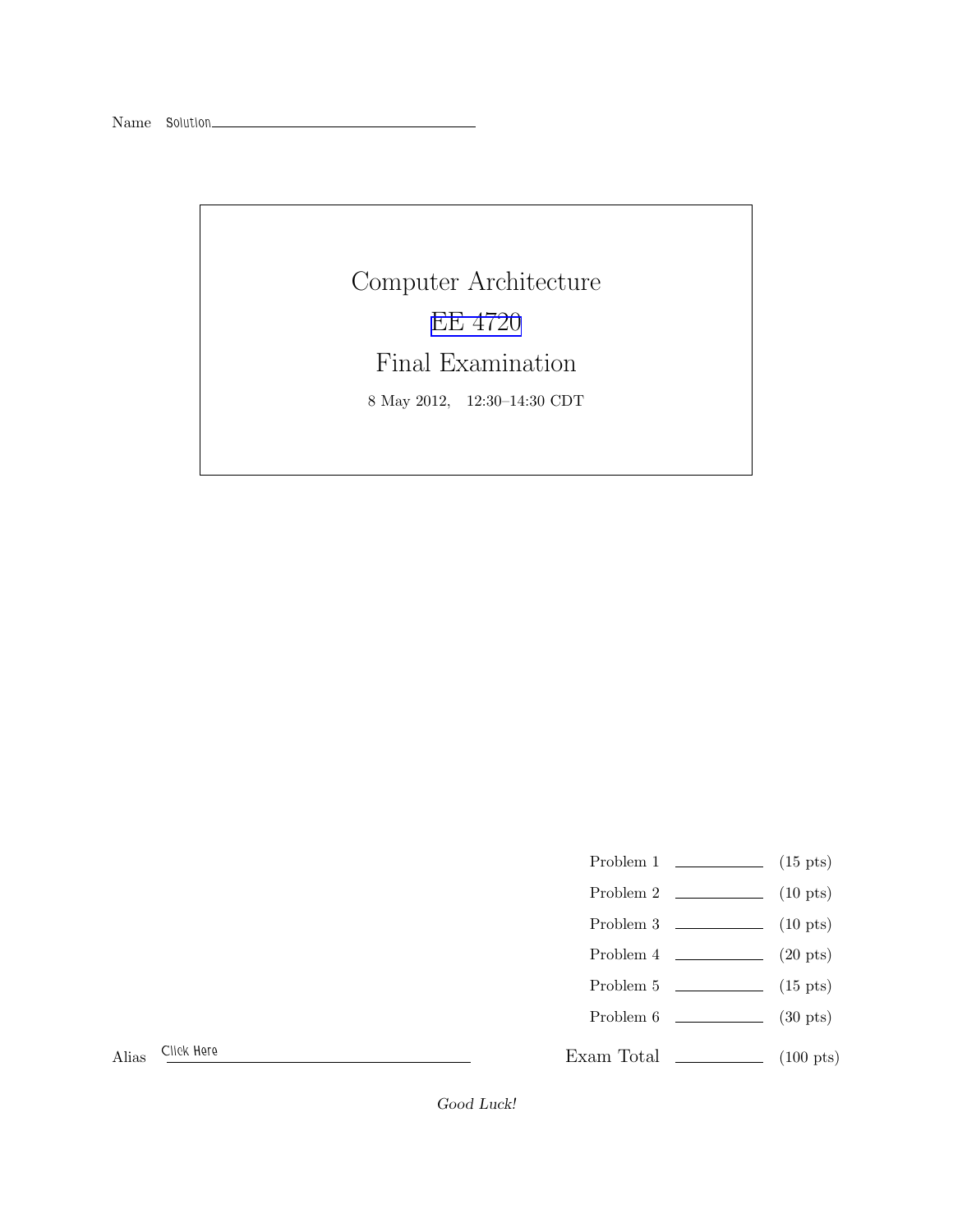Problem 1: (15 pts) Consider the following method for implementing the MIPS32 integer multiply instruction mul (the one that writes ordinary registers, not to be confused with mult) on the implementation below. The full set of stages M1 to M6 perform floating point multiply, but stages M2 to M4 perform integer multiplication. The integer multiply mul will read and write registers from the integer register file but will use M2 to M4 to perform the multiplication. A sample execution appears below. *Grading Note: In the original exam there was an ID-stage stall in cycle 6, implying that there was no* WB *to* EX *bypass for the* mul*.*



*USE NEXT PAGE FOR SOLUTION*

### *CONTINUED ON NEXT PAGE*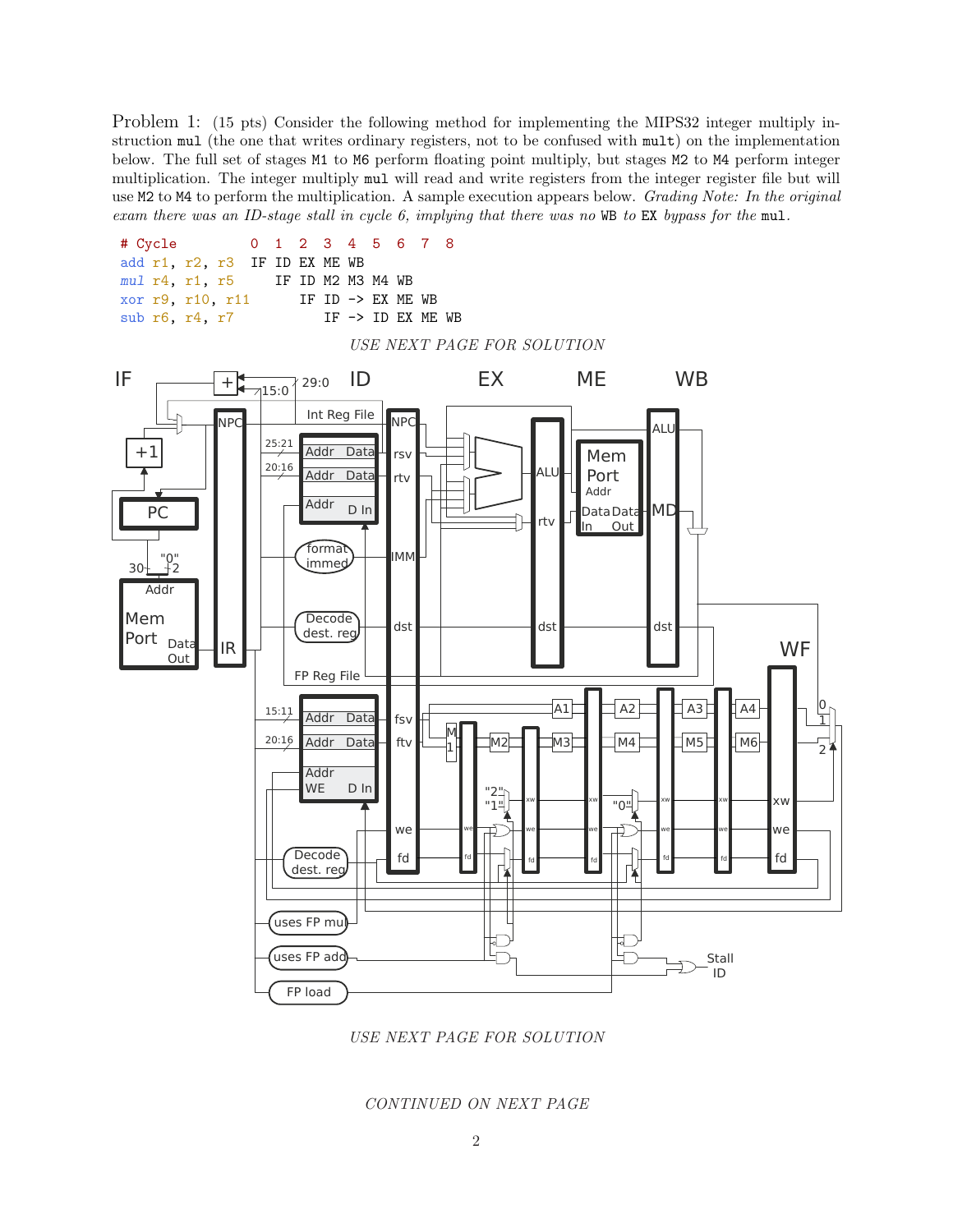(*a*) Modify the implementation below so that mul uses M2 to M4. Provide any necessary bypass paths so that the code above executes as shown. For this part do not consider control logic. *Hint: Pay attention to source and destination registers.*

 $\triangledown$  Non-control logic modifications for integer mul.



Solution appears in blue above. Connections for the integer multiply source values have been added from the ALU inputs to the inputs of M2. A connection for the result value has been added from the M4/M5 pipeline latch to the WB-stage multiplexor. A new pipeline latch has been added to hold the destination register number (dst), creating a sixth stage in the integer pipeline which is only used by the integer multiply instruction. A new mux selects the destination register in the fifth or sixth stage.

Starting the source value connection at the *output* of the ALU multiplexor provides access not just to the rsv and rtv values, but also to values bypassed from ME and WB. In this solution source values must pass through two multiplexors before reaching M2. A higher-cost, but potentially faster, solution would take the source values from EX.rsv and EX.rtv, but the M2 multiplexors would need additional inputs for bypassed values. Either solution would get full credit.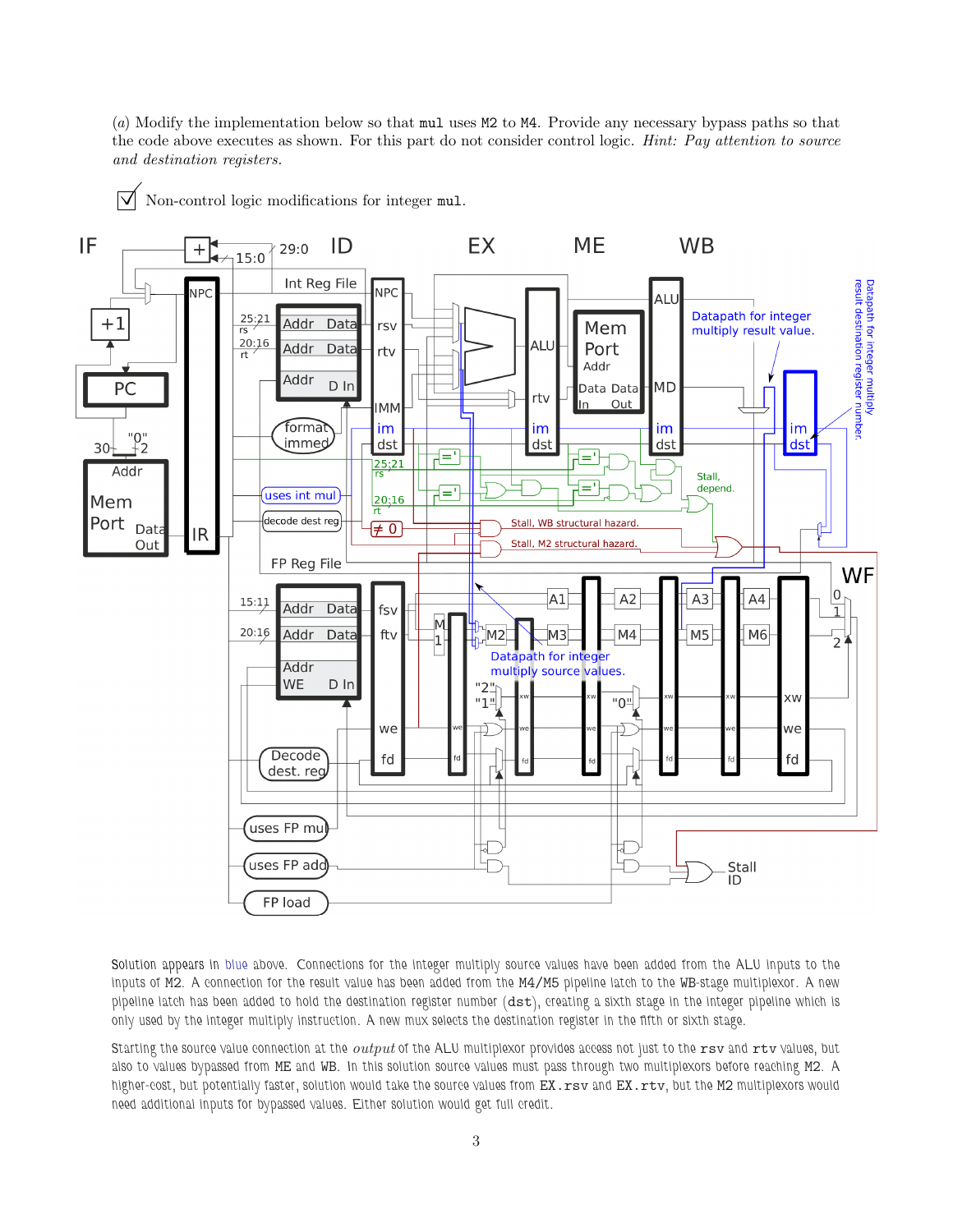The destination value is taken from the output of the M4/M5 pipeline, where it will be available at the beginning of the cycle, to give sufficient time for the register to write back the value. Credit was deducted for solutions that took the value directly from the output of M4 to the WB multiplexor, because this would likely increase the critical path length and so lower clock frequency.

(*b*) Add control logic related to this implementation of mul to detect the structural hazard on M2 and on WB. Also add control logic needed for a data dependence between mul and an immediately following instruction. All those signals should connect to the existing Stall ID signal and use a new uses int mul logic block.

Control logic for WB structural hazard,  $\overline{\vee}$  M2 structural hazard,  $\overline{\vee}$  and the data dependence.

The control logic for the structural hazards appears in maroon and the control logic for the dependence appears in green.

A stall for the WB structural hazard is generated when there is an integer multiply instruction in EX and there is an instruction in ID, except integer multiply, that needs to write back an integer register (in which case the destination register would be nonzero). See the logic generating the signal labeled Stall, WB structural hazard. Such a stall occurs in cycle 2 in Example S1 below.

The stall for the M2 structural hazard is generated when there is an integer multiply in ID and a floating-point multiply in M1, this is detected with the AND gate whose output is labeled Stall, M2 structural hazard. See cycle 2 in Example S2 below.

```
# SOLUTION -- Example S1, for the WB structural hazard.
# Cycle 0 1 2 3 4 5 6
mul r1, r2, r3 IF ID M2 M3 M4 WB
add r4, r5, r6 IF ID \rightarrow EX ME WB
# SOLUTION -- Example S2, for the M2 structural hazard.
# Cycle 0 1 2 3 4 5 6 7 8
mul.s f4, f5, f6 IF ID M1 M2 M3 M4 M5 M6 WF
mul r1, r2, r3 IF ID -> M2 M3 M4 WB
```
The dependence control logic, shown in green, checks whether the source register numbers of the instruction in ID matches the destination register numbers of the instructions in EX and ME, and the instruction is an integer multiply. The logic ignores the ME-stage destination register if there is already a dependence with the EX-stage destination register (because of the WB structural hazard this particular situation can't happen for the mul but might occur for instructions that write back normally).

In example D1 below the add stalls two cycles due to a dependence with the integer mul. In cycle 2 the rs register of the instruction in ID, the add, matches the destination of the instruction in EX, the mul, and so there is a stall. (For the mul, EX and M2 are the same stages.) In cycle 3 the add is still in ID but the mul has moved to ME (equivalent to M3). The logic again detects the dependence and so there is another stall.

Notice that in cycle 2 there are two reasons for the stall, the dependence discussed immediately above, but also the WB structural hazard. If the WB structural hazard stall always occurred when a mul instruction were in EX then there would be no reason to check for a dependence with the EX-stage instruction. But the WB structural hazard stall is not generated if the instruction in ID does not write a register, and for those cases the EX stage must be checked for a dependence. See example D2.

In example D2 the add is replaced by a sw. The stall in cycle 2 is due only to the dependence through register  $r1$ , there is no structural hazard. The stall in cycle 3 is also due to the dependence.

```
# SOLUTION - Example D1, mul dependence with next instruction.
# Cycle 0 1 2 3 4 5 6 7
mul r1, r2, r3 IF ID M2 M3 M4 WB
add r3, r1, r4 IF ID ----> EX ME WB
# SOLUTION - Example D2, mul dependence with next instruction.
# Cycle 0 1 2 3 4 5 6 7
mul r1, r2, r3 IF ID M2 M3 M4 WB
sw r1, 0(r4) IF ID ----> EX ME WB
```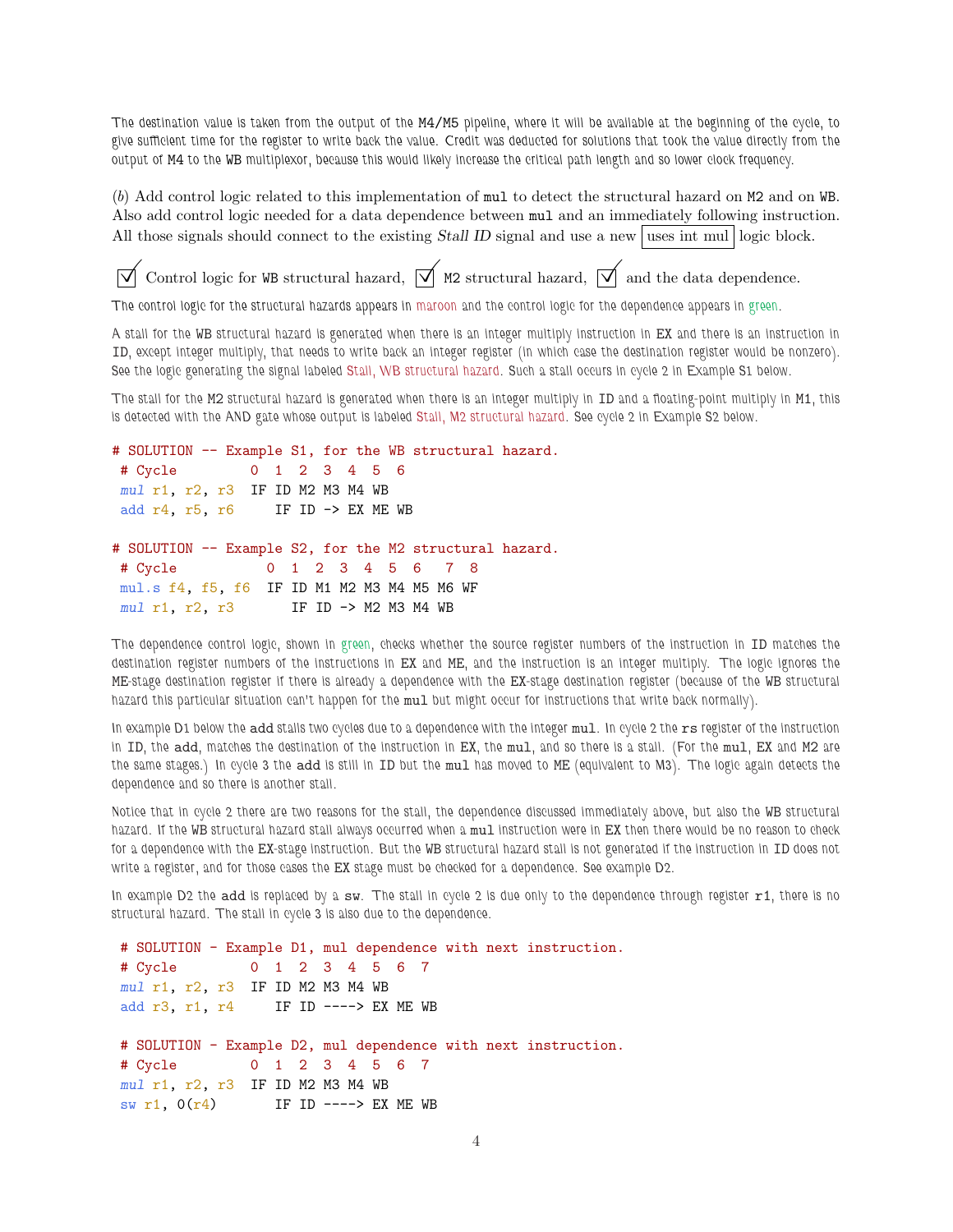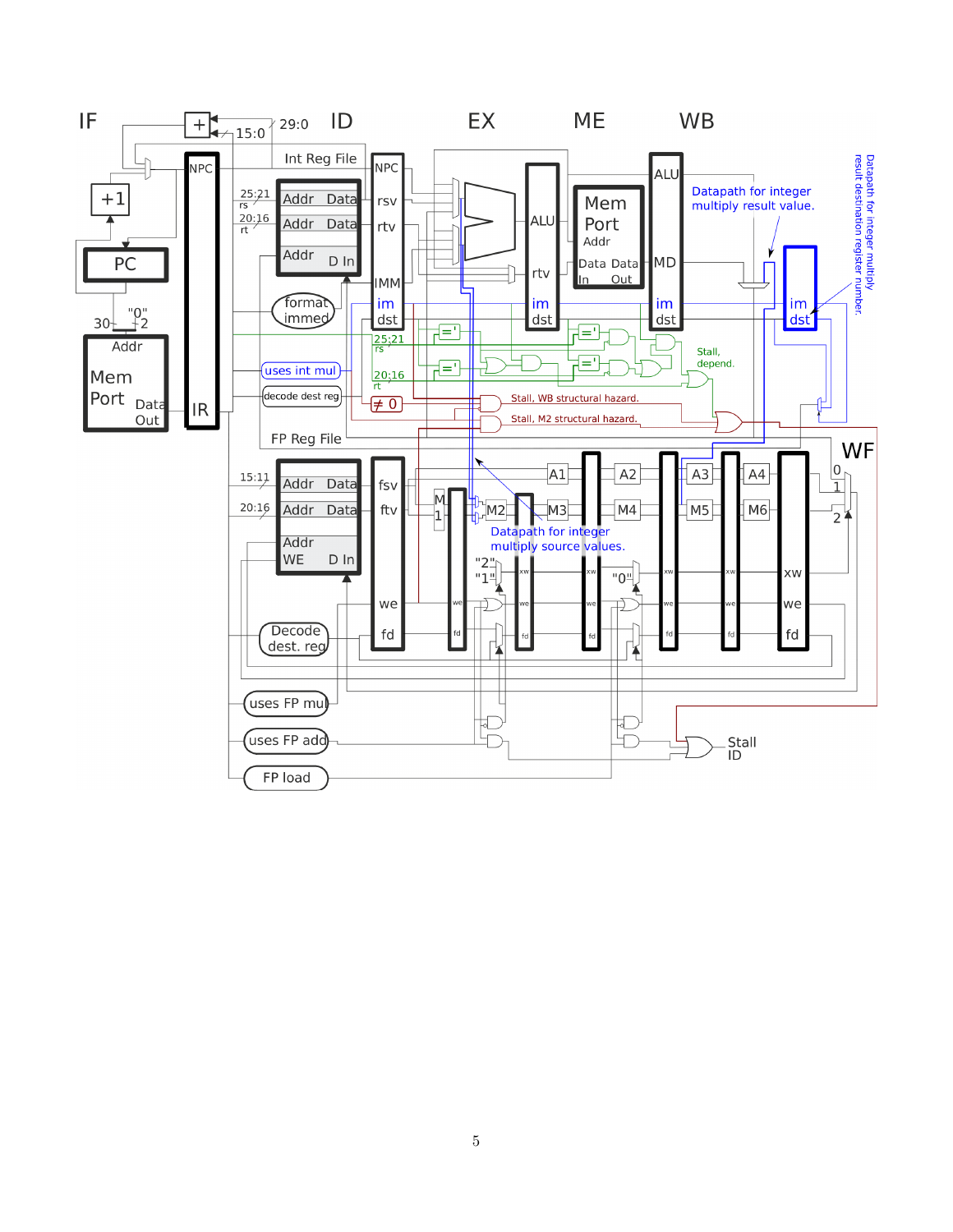

Problem 2: (10 pts) Show the execution of the instructions below on the illustrated implementation. Add any needed datapath and reasonable bypass paths.

6

mul.s f14, f2, f8 IF ID ----> M1 M2 M3 M4 M5 M6 WF swc1 f14, 0(r1) IF ----> ID -------------> ME WB # Cycle 0 1 2 3 4 5 6 7 8 9 10 11 12 13 14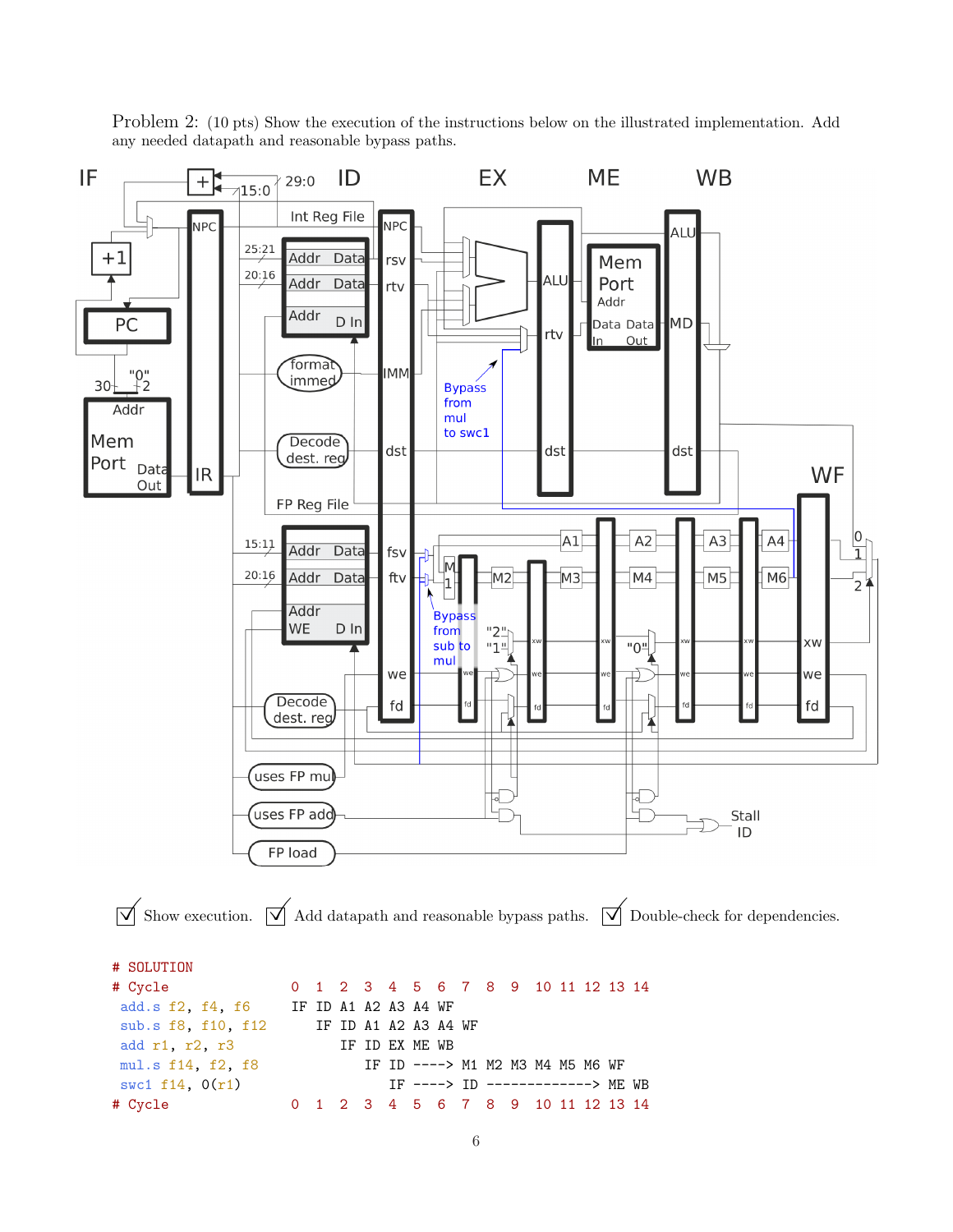The added bypass appears above in blue. A bypass path from WF to M1 (and A1 too) has been added for the sub.s to mul.s dependence. For the given code example only the lower multiplexor is needed since the dependence is through the second source operand of mul.s (through the ft field, set to f8 in the example).

For the mul.s to swc1 dependence a bypass path has been added from the end of M6 to EX. A lower-performance option would be to bypass from WF to ME, this is lower performance under the assumption that the memory ports are always on the critical path and so inserting a multiplexor between ME.rtv and the memory port Data In connection would lower the clock frequency.

*Grading Note: Many solutions had the* add *instruction stall until after the* sub.d *wrote back.*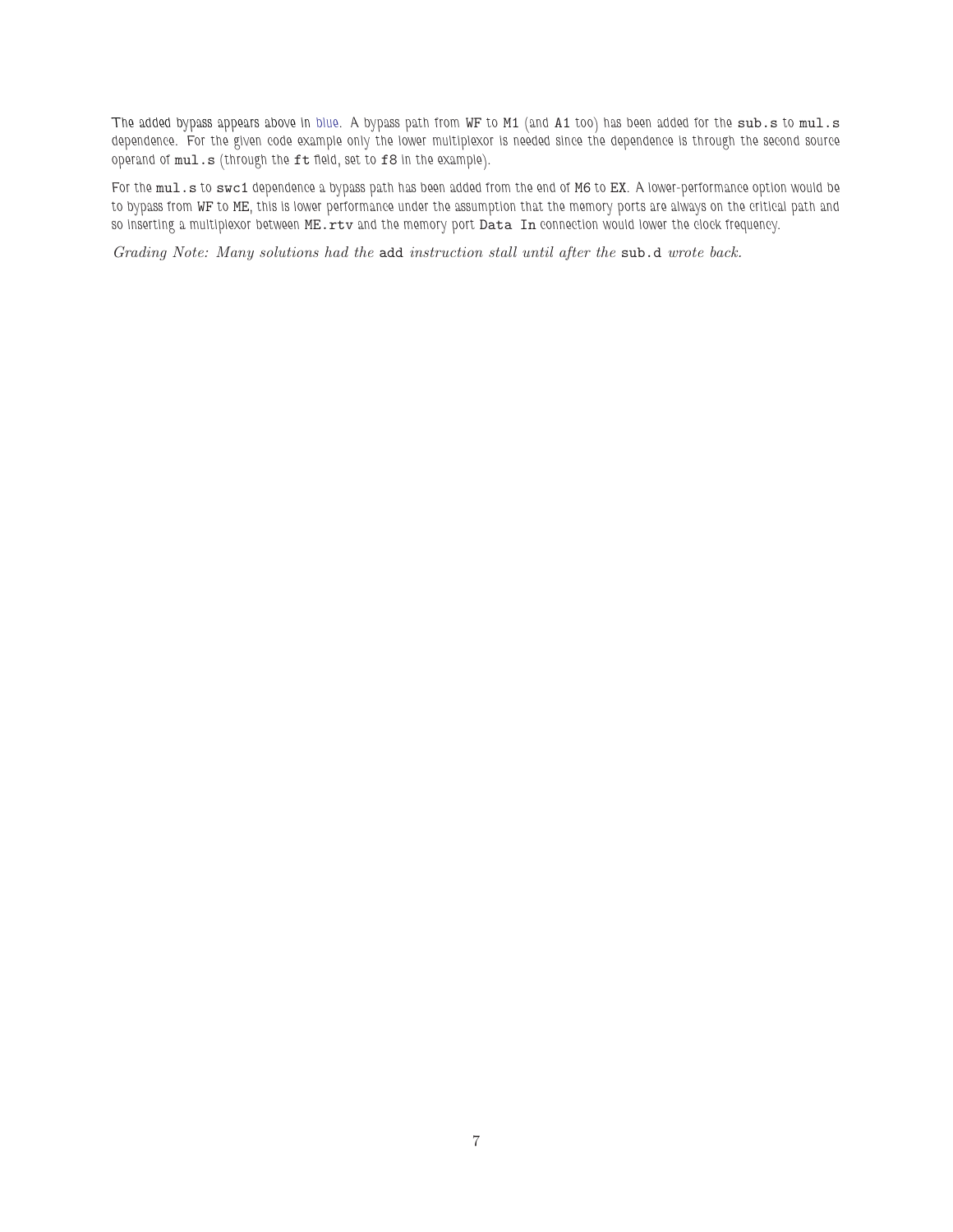Problem 3: (10 pts) The code fragments below execute on several different MIPS implementations. In all cases the loop iterates many times. A five-stage scalar system is shown for reference.



(*a*) Show the execution of the code below on our familiar scalar pipeline, above. Show enough iterations to compute the CPI, and compute the CPI.

 $\vert \sqrt{\vert}$  Execution for enough iterations to determine CPI.

See solution below. The first iteration starts in cycle 1 (by definition, when the first instruction of the loop body is in IF), the second iteration starts in cycle 8, and the third in cycle 14. We know we have enough iterations when the state of the pipeline is identical at the start of two consecutive iterations; we can use one of those iterations to compute CPI. The second and third iterations start identically: with  $1w$  in  $IF$ , add in  $ID$ , and bne in EX. So we know that the third iteration (for which only the  $1w$  is shown) will be identical to the second and so there is no need to show any more.

 $\triangledown$  Find the CPI.

 $\triangledown$  Doublecheck for dependencies.

 $\triangledown$  Note that the first instruction in not part of the loop body.

The second iteration is  $14 - 8 = 6$  cycles, and contains 4 instructions, and so the CPI is  $6/4 = 1.5$ .

```
# SOLUTION
lw r2, O(r10) IF ID EX ME WB
LOOP: # 0 1 2 3 4 5 6 7 8 9 10 11 12 13 14 15 16 17 18 19 20
lw r1, 0(r2) IF ID -> EX ME WB
addi r2, r2, 4 IF \rightarrow ID EX ME WB
bne r2, r4 LOOP IF ID ----> EX ME WB
add r5, r5, r1 IF ----> ID EX ME WB
LOOP: # 0 1 2 3 4 5 6 7 8 9 10 11 12 13 14 15 16 17 18 19 20
\ln r1, 0(r2) IF ID EX ME WB
addi r2, r2, 4 IF ID EX ME WB
bne r2, r4 LOOP IF ID ----> EX ME WB
add r5, r5, r1 IF ----> ID EX ME WB
LOOP: # 0 1 2 3 4 5 6 7 8 9 10 11 12 13 14 15 16 17 18 19 20
\frac{1}{W} r1, 0(r2) IF ID EX ME WB
```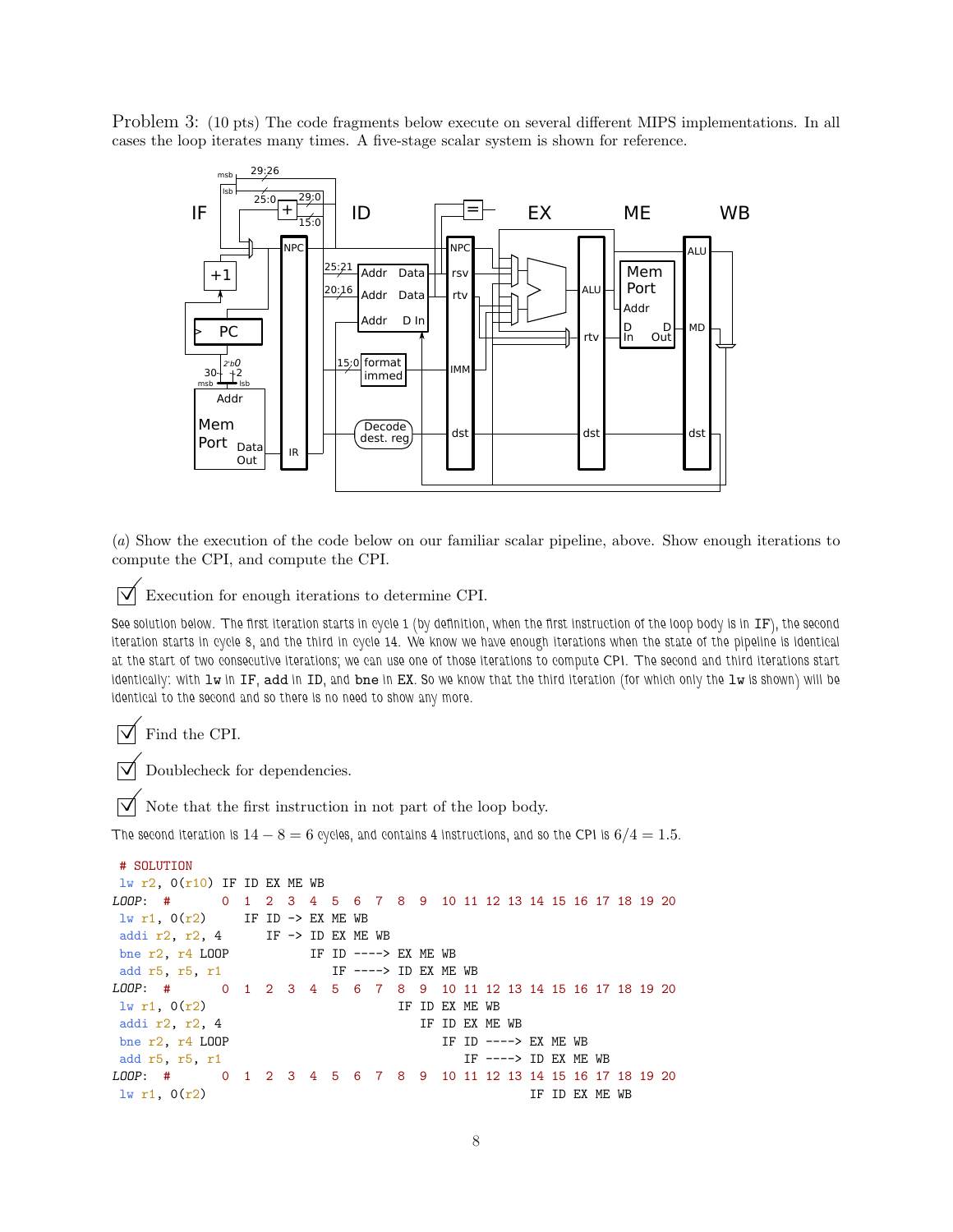## Problem 3, continued:

(*b*) Show the execution of the code below on a 4-way superscalar statically scheduled system without branch prediction. The superscalar system has five stages, aligned fetch, and can bypass between the same stages as can our scalar system. This means there are no bypass paths to the branch condition. Compute the CPI.

 $\overrightarrow{v}$  Execution for enough iterations to determine CPI.

Solution appears below. None of the instructions stall in the first iteration, but in the second iteration the branch stalls due to a dependency with addi (remember that there are no bypass paths to the branch condition hardware).

Note that because fetch is aligned and because the first instruction of the loop body (add) has an aligned address (the address is a multiple of 16 [superscalar width of 4 times instruction size of 4 bytes]), all four instructions of the loop body are fetched at the same time.

 $\sqrt{\phantom{a}}$  Find the CPI.

 $\overrightarrow{\mathcal{M}}$  The code below is different than the previous part.

 $\boxed{\bigtriangledown}$  Doublecheck for dependencies.

 $\overrightarrow{\mathsf{N}}$  Note that first instruction not part of loop body.

The CPI is  $(9-6)/4=0.75$  or  $\frac{4}{3}$  IPC, less than half the  $4\,\mathrm{IPC}$  potential of the hardware.

### # SOLUTION

| addi r1, r0, 0 IF ID EX ME WB                             |                                                |     |  |              |                   |                |                              |                |  |  |  |
|-----------------------------------------------------------|------------------------------------------------|-----|--|--------------|-------------------|----------------|------------------------------|----------------|--|--|--|
| # Note: Address of insn below is 0x1000                   |                                                |     |  |              |                   |                |                              |                |  |  |  |
| 0 1 2 3 4 5 6 7 8 9 10 11 12 13 14 15 16 17 18<br>LOOP: # |                                                |     |  |              |                   |                |                              |                |  |  |  |
| add r5, r5, r1 IF ID EX ME WB                             |                                                |     |  |              |                   |                |                              |                |  |  |  |
| $1w r1$ , $0(r2)$ IF ID EX ME WB                          |                                                |     |  |              |                   |                |                              |                |  |  |  |
| bne r2, r4 LOOP IF ID EX ME WB                            |                                                |     |  |              |                   |                |                              |                |  |  |  |
| IF ID EX ME WB<br>addi r2, r2, 4                          |                                                |     |  |              |                   |                |                              |                |  |  |  |
|                                                           |                                                | IFx |  |              |                   |                |                              |                |  |  |  |
| $LOOP:$ #                                                 | 0 1 2 3 4 5 6 7 8 9 10 11 12 13 14 15 16 17 18 |     |  |              |                   |                |                              |                |  |  |  |
| add r5, r5, r1                                            |                                                |     |  |              | IF ID EX ME WB    |                |                              |                |  |  |  |
| $1w$ r1, $0(r2)$                                          |                                                |     |  |              | IF ID EX ME WB    |                |                              |                |  |  |  |
| bne $r2$ , $r4$ LOOP                                      | IF ID $\rightarrow$ EX ME WB                   |     |  |              |                   |                |                              |                |  |  |  |
| addi r2, r2, 4                                            |                                                |     |  |              | IF ID -> EX ME WB |                |                              |                |  |  |  |
| LOOP: #                                                   | 0 1 2 3 4 5 6 7 8 9 10 11 12 13 14 15 16 17 18 |     |  |              |                   |                |                              |                |  |  |  |
|                                                           |                                                |     |  | $IF -\geq x$ |                   |                |                              |                |  |  |  |
| add r5, r5, r1                                            |                                                |     |  |              |                   | IF ID EX ME WB |                              |                |  |  |  |
| 1w r1, 0(r2)                                              |                                                |     |  |              |                   | IF ID EX ME WB |                              |                |  |  |  |
| bne $r2$ , $r4$ LOOP                                      |                                                |     |  |              |                   |                | IF ID $\rightarrow$ EX ME WB |                |  |  |  |
| addi r2, r2, 4                                            |                                                |     |  |              |                   |                | IF ID $\rightarrow$ EX ME WB |                |  |  |  |
| LOOP: #                                                   | 0 1 2 3 4 5 6 7 8 9 10 11 12 13 14 15 16 17 18 |     |  |              |                   |                |                              |                |  |  |  |
|                                                           |                                                |     |  |              |                   | $IF ->x$       |                              |                |  |  |  |
| add r5, r5, r1                                            |                                                |     |  |              |                   |                |                              | IF ID EX ME WB |  |  |  |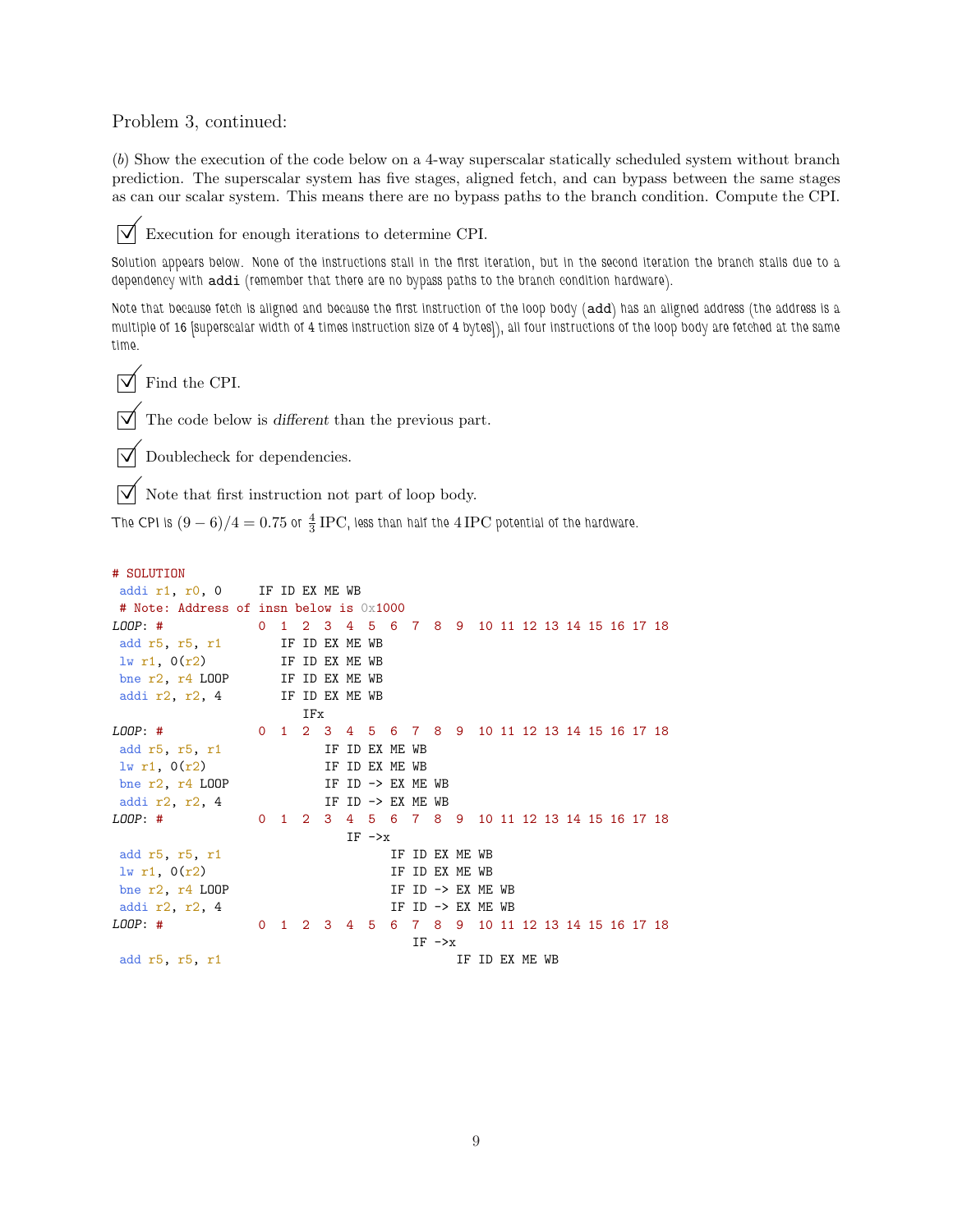(*c*) Show the execution of the code below on a four-way superscalar system with perfect branch prediction.

 $\triangledown$  Execution for enough iterations to determine CPI.

Because there is a branch predictor the branch does not need to be resolved in ID. Instead it will be resolved in EX where it can use the ALU to compute the condition, and where it can benefit from the existing ALU bypass paths. Therefore the branch instruction does not stall at all because the value of r2 that the branch needs is bypassable starting when addi is in ME (such as in cycle 4 and 6). (Note that the stalls in cycle 4, 6, 8, etc are due to the dependence between the lw and the add.)

 $\triangledown$  Find the CPI.

 $\sqrt{\phantom{a}}$  The code below is different than the first part.

 $\boxed{\bigtriangledown}$  Doublecheck for dependencies.

 $\overrightarrow{V}$  Note that first instruction not part of loop body.

The CPI is  $(5-3)/4 = 0.5$  or  $2 \text{IPC}$ , still half the full potential, due to the load-use dependence.

```
# SOLUTION
```

| addi r1, r0, 0 IF ID EX ME WB                              |                |  |  |  |                                                |  |  |  |  |  |
|------------------------------------------------------------|----------------|--|--|--|------------------------------------------------|--|--|--|--|--|
| LOOP: # 0 1 2 3 4 5 6 7 8 9 10 11 12 13 14 15 16 17 18     |                |  |  |  |                                                |  |  |  |  |  |
| add r5, r5, r1 IF ID EX ME WB                              |                |  |  |  |                                                |  |  |  |  |  |
| $1w$ r1, $0(r2)$                                           | IF ID EX ME WB |  |  |  |                                                |  |  |  |  |  |
| bne $r2$ , $r4$ LOOP IF ID EX ME WB                        |                |  |  |  |                                                |  |  |  |  |  |
| addi $r2$ , $r2$ , 4 IF ID EX ME WB                        |                |  |  |  |                                                |  |  |  |  |  |
| LOOP: # 0 1 2 3 4 5 6 7 8 9 10 11 12 13 14 15 16 17 18     |                |  |  |  |                                                |  |  |  |  |  |
| add $r5$ , $r5$ , $r1$ IF ID $\rightarrow$ EX ME WB        |                |  |  |  |                                                |  |  |  |  |  |
| $1w r1$ , $0(r2)$ IF ID -> EX ME WB                        |                |  |  |  |                                                |  |  |  |  |  |
| bne $r2$ , $r4$ LOOP IF ID $\rightarrow$ EX ME WB          |                |  |  |  |                                                |  |  |  |  |  |
| addi $r2$ , $r2$ , 4 IF ID -> EX ME WB                     |                |  |  |  |                                                |  |  |  |  |  |
| $LOOP:$ #                                                  |                |  |  |  | 0 1 2 3 4 5 6 7 8 9 10 11 12 13 14 15 16 17 18 |  |  |  |  |  |
| add $r5$ , $r5$ , $r1$                                     |                |  |  |  | IF $\rightarrow$ ID $\rightarrow$ EX ME WB     |  |  |  |  |  |
| 1w r1, 0(r2)                                               |                |  |  |  | IF $\rightarrow$ ID $\rightarrow$ EX ME WB     |  |  |  |  |  |
| bne r2, r4 LOOP IF $\rightarrow$ ID $\rightarrow$ EX ME WB |                |  |  |  |                                                |  |  |  |  |  |
| addi $r2, r2, 4$                                           |                |  |  |  | $IF \rightarrow ID \rightarrow EX ME WB$       |  |  |  |  |  |
| LOOP: #                                                    |                |  |  |  | 0 1 2 3 4 5 6 7 8 9 10 11 12 13 14 15 16 17 18 |  |  |  |  |  |
| add r5, r5, r1                                             |                |  |  |  | IF $\rightarrow$ ID $\rightarrow$ EX ME WB     |  |  |  |  |  |
| lw r1, 0(r2)                                               |                |  |  |  | IF $\rightarrow$ ID $\rightarrow$ EX ME WB     |  |  |  |  |  |
| bne $r2$ , $r4$ LOOP                                       |                |  |  |  | IF $\rightarrow$ ID $\rightarrow$ EX ME WB     |  |  |  |  |  |
| addi r2, r2, 4                                             |                |  |  |  | IF $\rightarrow$ ID $\rightarrow$ EX ME WB     |  |  |  |  |  |
| LOOP: #                                                    |                |  |  |  | 0 1 2 3 4 5 6 7 8 9 10 11 12 13 14 15 16 17 18 |  |  |  |  |  |
| add r5, r5, r1                                             |                |  |  |  | IF $\rightarrow$ ID $\rightarrow$ EX ME WB     |  |  |  |  |  |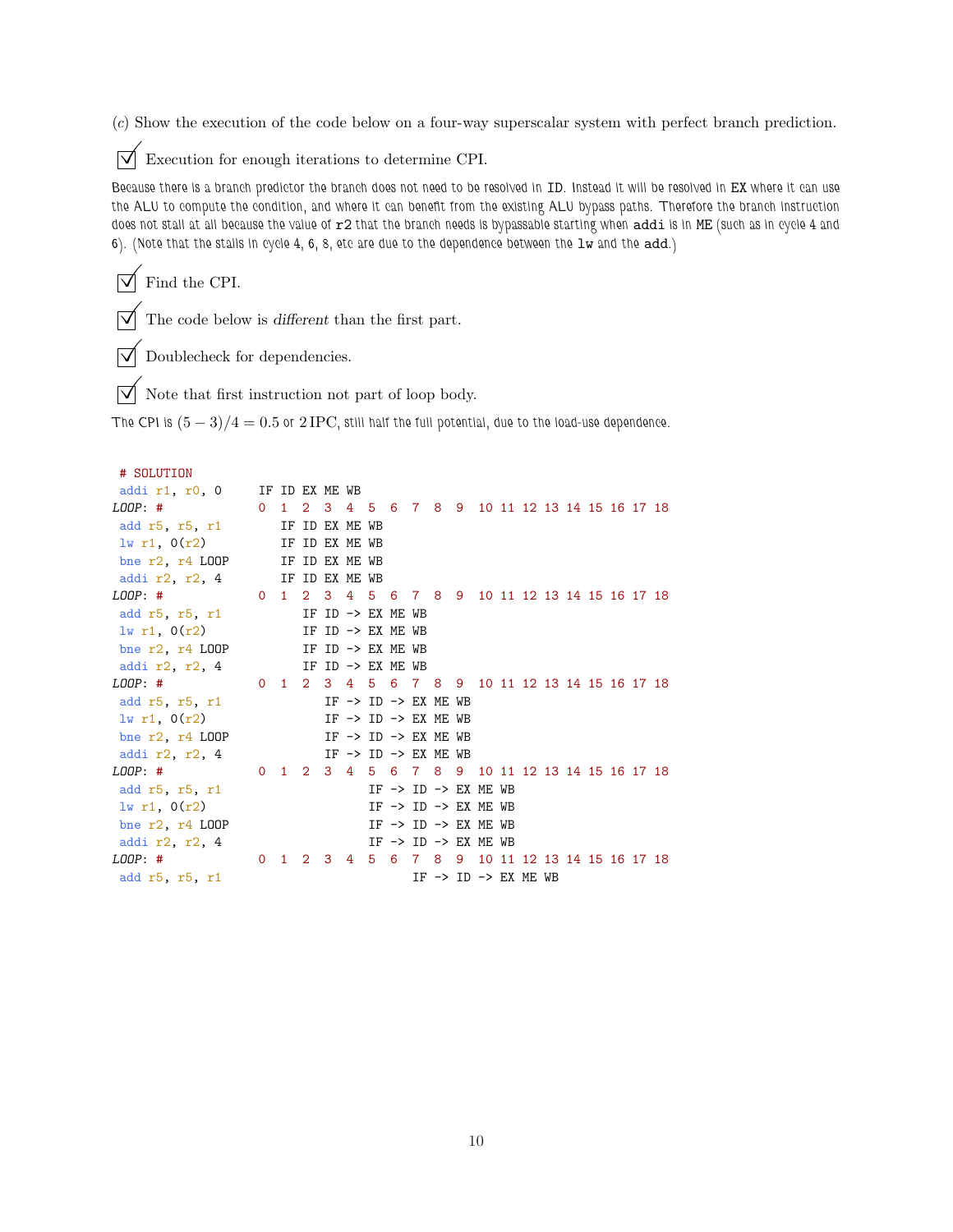Problem 4: (20 pts) Code producing the branch patterns shown below is to run on three systems, each with a different branch predictor. All systems use a  $2^{10}$ -entry BHT. One system uses a bimodal predictor, one system uses a local predictor with a 12-outcome local history, and one system uses a global predictor with a 12-outcome global history.

| Insn                                   | Branch |          |  |  |  |  |      |   |   |       |       |  |
|----------------------------------------|--------|----------|--|--|--|--|------|---|---|-------|-------|--|
| Addr                                   |        | Outcomes |  |  |  |  |      |   |   |       |       |  |
| 0x1000: B1 r r r r r r r r r           |        |          |  |  |  |  | rrrr |   |   | r r r |       |  |
| $0x1010: B2$ T N N N N T N N T N       |        |          |  |  |  |  | N    | N | N |       | T N N |  |
| 0x1020: B3 R R R R R R R R R R R R R R |        |          |  |  |  |  |      |   |   |       | R R R |  |
| 0x2000: B4 T T T T T T T T T T T T T   |        |          |  |  |  |  |      |   | T | T.    | T     |  |

Branch B1 is random, and can be described by a Bernoulli random variable with  $p = 0.5$  (models a fair coin toss). The outcome of branch B3 is the same as the most recent execution of B1 (perhaps they are testing the same condition). For the questions below accuracy is after warmup.

 $\vert \sqrt{\vert}$  What is the accuracy of the bimodal predictor on B2?

In the diagram below the value of the bimodal predictor's 2-bit counter corresponding to B2 is shown before each execution of the branch. Counter values are shown only for one pass through the TNNNNTNN pattern. At the start of the second pass the counter has the same value, 0, as it had at the start of the first and so there is no need to continue (because we know the counter values will repeat). The bimodal predictor will predict not-taken when the counter value is 0 or 1, and so all predictions will be not-taken, resulting in  $\vert$  an accuracy of  $6/8$ 

*Solution Tips:* Be sure to base your answer on a repeating pattern. Obviously it would be wrong to base the accuracy only on the N outcomes (that would be 100% accuracy), but basing a solution on ten outcomes or twelve outcomes would also be wrong. Another thing to look out for is making sure the pattern repeats. Here we only needed to work out the counter values for one iteration to find a repeating pattern. If we used an initial counter value of 3 then we'd need to work counter values out for two passes through the TNNNNTNN pattern, and we'd need to base the prediction accuracy only on the second pass.

```
SOLUTION: Diagram to work out the values of the bimodal 2-bit counter.
BIMODAL COUNTER: 0 1 0 0 0 0 1 0 0
0x1010: B2 T N N N N T N N T N N N N T N N
PRED RESULT: x x x
```
What is the accuracy of the bimodal predictor on B3?

The 2-bit counter used to predict B3 is not affected by B1. Because the probability that B3 is taken is  $.5$  the accuracy is  $.5$ 

 $\triangledown$  Considering BHT size, what is the approximate accuracy of the bimodal predictor on B4?  $\triangledown$  Explain.

Since the predictor has  $2^{10}$  entries it will be indexed by bits  $11:2$  of the address of the branch being predicted. Notice that those bits are all zero for both branches B4 (its address is 0x1000) and B1 (its address is 0x2000), and so they will share an entry. Since both branches occur at the same frequency and B4 is always taken, there will be no way for the counter to be decremented. It will change between 3 and 4 and so B4 will be predicted with 100% accuracy . *Grading Note: The problem would have been more interesting if* p < 0.5 *or if* B1 *were executed more frequently than* B4*.*

 $\triangledown$  What is the accuracy of the local predictor on B2?

The pattern length of B2, 8, easily fits in the local history of 12 and so the accuracy is 100%

What is the minimum local history size needed to predict B2 with  $100\%$  accuracy? Six outcomes.

Five is insufficient, for example, pattern NNTNN occurs twice, once followed by a N and once by a T.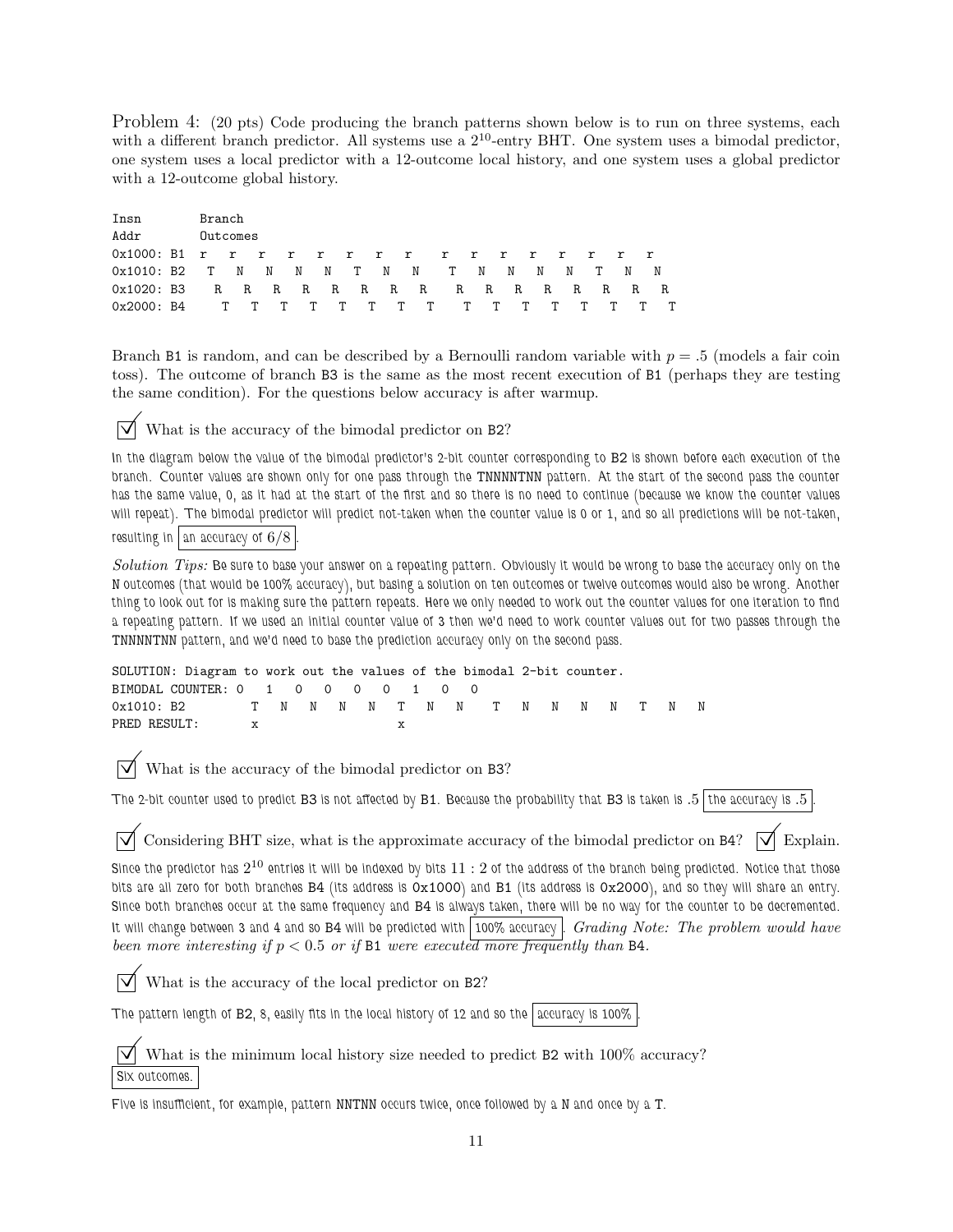$\overrightarrow{\mathcal{A}}$  What is the accuracy of the global predictor B3?  $\overrightarrow{\mathcal{A}}$  Explain

The 12-bit global history is long enough so that B3 can "see" B1's most recent outcome. The PHT entries will eventually warm up and predict B3 with 100% accuracy

 $\vert \overrightarrow{\bigvee} \vert$  How many PHT entries are used by the global predictor to predict B2?

To answer this question we need a way to represent the GHR contents. Lets use  $r$ , R, and T for branches B1, B3, and B4, respectively. For B2 use a 2. A GHR value pattern is then 2RTr2RTr2RTr. Each R can have two values, so for all three there are  $2^3=\dot 8$ possibilities. The first two r's each match one of the R's and so don't contribute additional patterns. The last (rightmost or most recent) r does not correlate with any Rs in the pattern so there are two more possibilities for a total so far of  $8 \times 2 = 16$ . The three 2's are for branch B2. Those three outcomes can have four possible values, TNN, NNN, NNT, and NTN. (For example, three consecutive outcomes of B2 can never be TTT.) The total number of patterns now is  $8 \times 2 \times 4 = 64$ . Therefore, 64 entries are used to predict B2.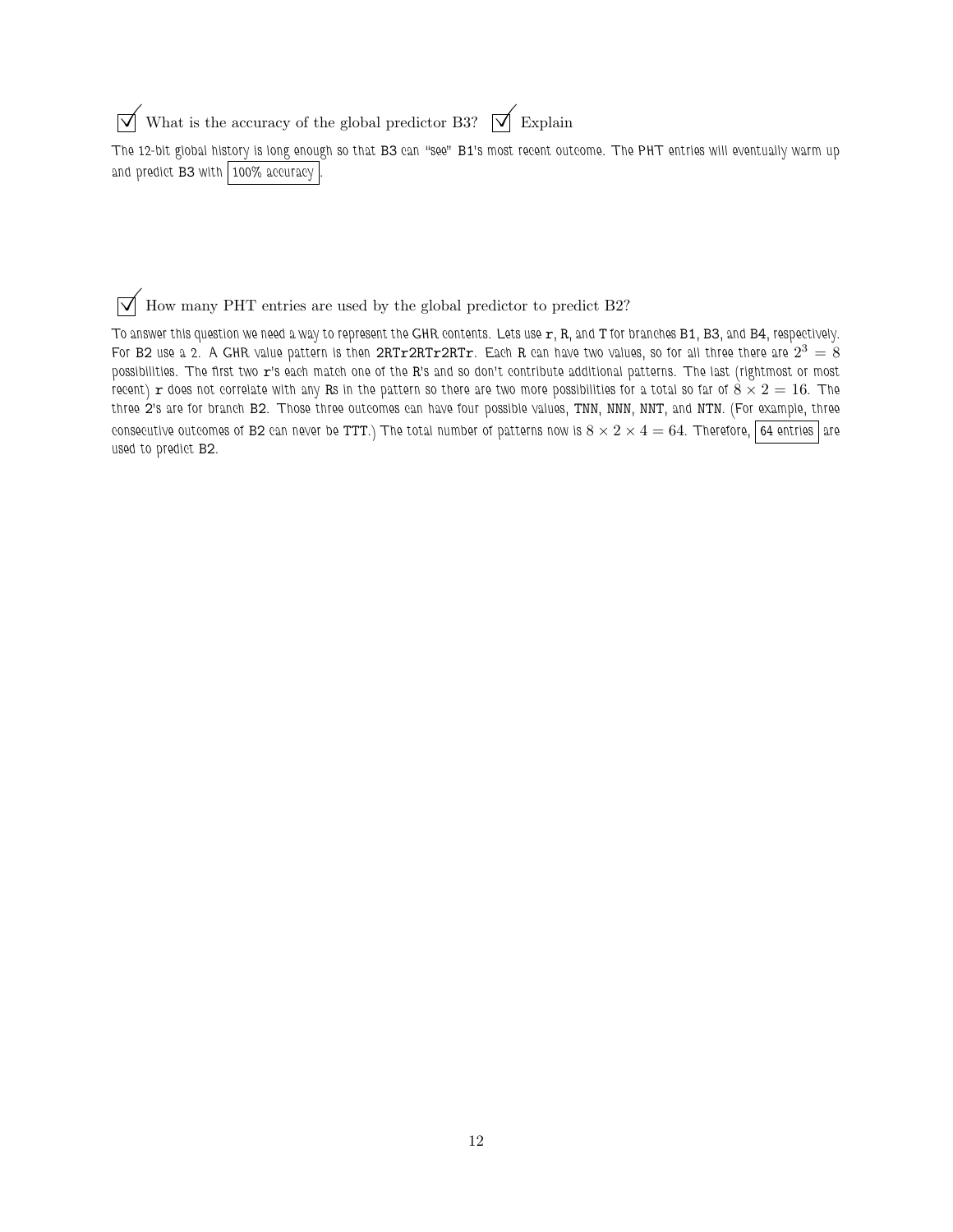Problem 5: (15 pts) The diagram below is for an eight-way set-associative cache. The size of a tag is 42 bits and the size of a line is  $128 = 2^7$  bytes.

(*a*) Answer the following, formulæ are fine as long as they consist of grade-time constants.

 $\triangledown$  Fill in the blanks in the diagram.

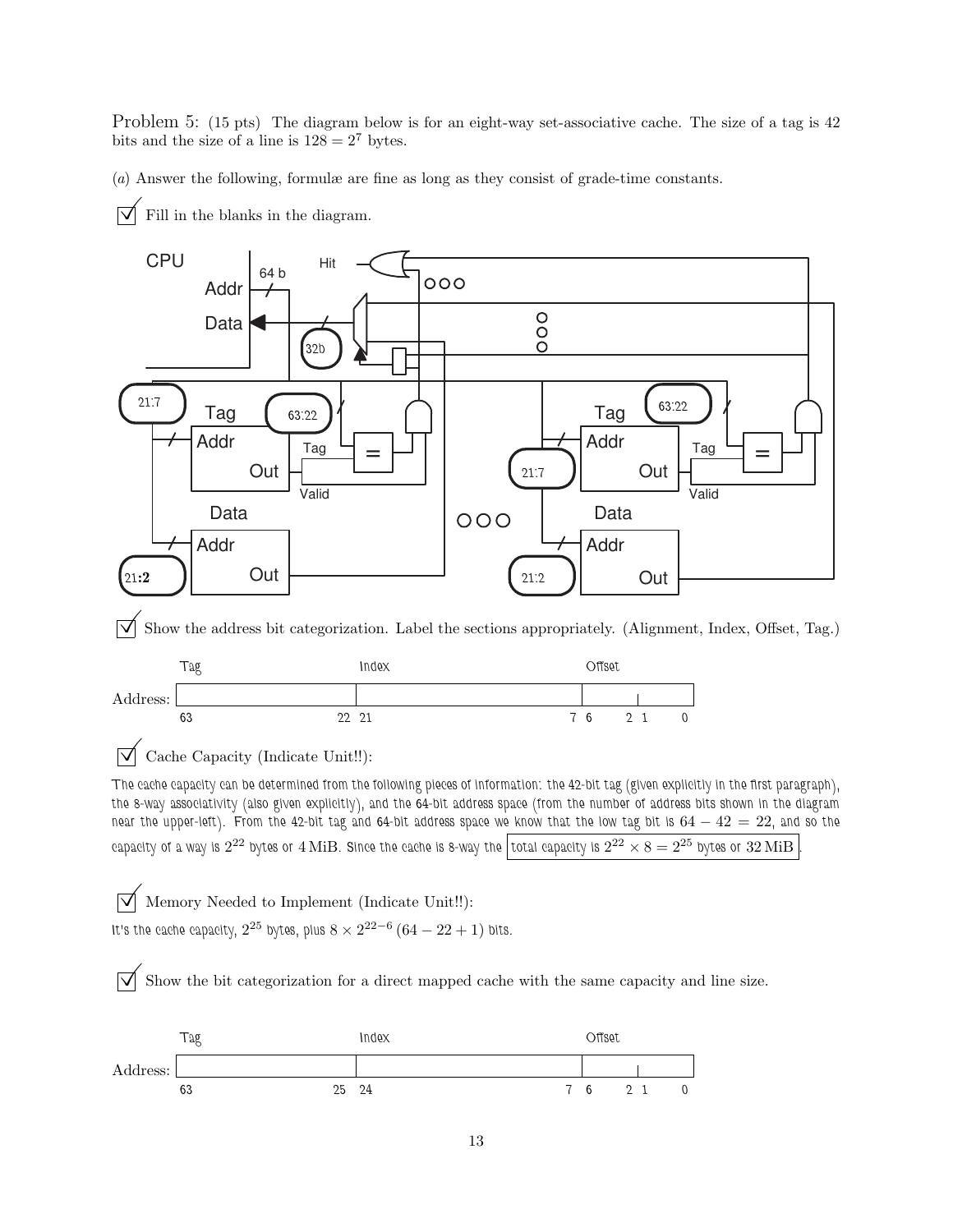Problem 5, continued: The problems on this page are **not** based on the cache from the previous page. The code fragments below run on a  $32 \text{ MiB}$  ( $2^{25}$  byte) direct-mapped cache with a 128-byte line size. Each code fragment starts with the cache empty; consider only accesses to the array, a.

(*b*) Find the hit ratio executing the code below.

 $\triangledown$  What is the hit ratio running the code below? Show formula and briefly justify.

```
int sum = 0;
half *a = 0x2000000; // sizeof(half) == 2
int i;
int ILIMIT = 1 << 11; // = 2^{11}for (i=0; i<IILMIT; i++) sum += a[i];
```
The line size of  $2^7\,=\,128$  bytes is given, the size of an array element, of type half, is  $2\,=\,2^1$  characters, and so there are  $2^7/2=\rm 2^{7-1}\,=\,2^6\,=\,64$  elements per line. The first access, at  $\it i=0,$  will miss but bring in a line with  $2^6$  elements, and so the next  $2^6-1$  accesses will be to data on the line. The access at  $\mathtt{i}$ =64 will miss and the process will repeat. Therefore the hit ratio is  $\frac{63}{64}$ .

(*c*) Find the minimum positive value of OFFSET needed so that the code below experiences a hit ratio of 0% on accesses to a. Explain.

```
Minimum positive OFFSET to achieve 0% hit ratio. \overrightarrow{\mathsf{M}} Explanation.
int sum = 0;
half *a = 0x2000000; // sizeof(half) == 2
int i;
int ILIMIT = 1 \leq 11;
int OFFSET = 1 << 24; // <----------------------------- SOLUTION
```

```
for ( i=0; i<ILIMIT; i++ ) sum += a[i] + a[i + 0FFSET ];
```
To achieve a zero percent hit ratio each line brought into the cache must be evicted before it is used again. The code above accesses a sequentially at two different places: at i and at i+OFFSET. Sequential accesses of two-byte elements should yield a hit ratio of  $\frac{63}{64}$ on this cache, as computed in the previous part. To reduce that to zero one must choose OFFSET so that a [i] and a [i+OFFSET] fall in the same set, meaning that their addresses have the same index and different tags. Since it's a direct-mapped cache there cannot be two different lines with the same index in the cache at the same time. The index bits are at positions  $24:7$ . Let  $x$  be some memory address. Address y will have the same index as x if  $y = x + 2^{25}$  (note that adding 1 to the 25th bit position won't affect the index bit positions). For our particular problem we need to choose OFFSET such that the difference between a[i] and  $\mathtt{a[t+OFFSET]}$  is  $2^{25}$ . Since the size of an element of  $\mathtt{a}$  is two bytes, that means <code>OFFSET</code> must be  $2^{25-1}=2^{24}=\!\!1$ <<24.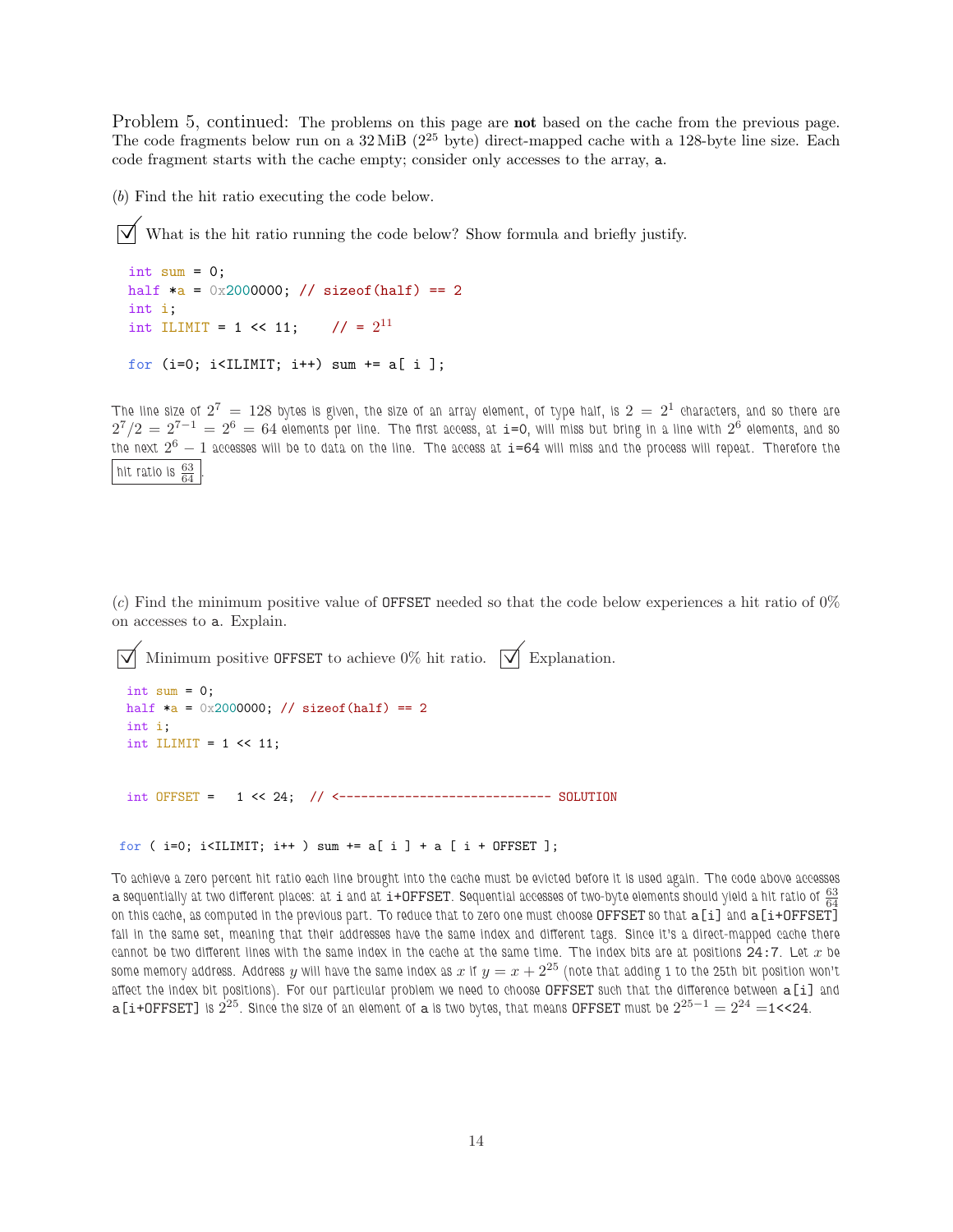Problem 6: (30 pts) Answer each question below.

(*a*) For the SPECcpu benchmark suite results can be reported using two tuning levels, base and peak. Consider a new level, no-opt in which the code is compiled without optimization. How valuable would noopt tuning scores be to the people that care about SPECcpu scores? How different is no-opt tuning from base tuning?

# $\triangledown$  Value of no-opt tuning level?

No-opt tuning would not be of much value because it reflects the performance of a system running improperly prepared software. In other words, no-opt tuning would be useful to people who care about performance but for some silly reason don't compile with optimization turned on, or they get software from developers that don't turn optimization on.

*Grading Notes:* Some answered that the performance on unoptimized code might help predict the performance on optimized code, and for that reason no-opt is useful. That's wrong for two reasons. First, there are many reasons why system A can be faster than B on unoptimized code but B can be faster than A with optimization on. Second, peak and base both measure system performance on optimized code, so there is no need to have a third tuning level just to predict the first two.

 $\triangledown$  Difference between no-opt tuning and base tuning?

Programs prepared under the base tuning rules are optimized using normal effort by an experienced programmer. Such a program would at least use a no-brainer flag like  $-03$  or  $-fast$ . That's far from no optimization.

(*b*) The lw below will experience a TLB miss exception when it first executes, remember that this exception is considered routine and is not due to any kind of error. The word in memory at location 0x12345678 is 0x222. Show the execution of this code on our five-stage static pipeline until the add instruction reaches writeback, and show the value in register  $r1$  when the handler starts (see code).

Show execution from lui to when add reaches WB.

 $\mu$  COLUTING

FILL IN the value that will be in  $r1$  when the handler starts.

| # SULUIIUN                                          |  |             |  |  |                |                                            |  |                |                |  |  |
|-----------------------------------------------------|--|-------------|--|--|----------------|--------------------------------------------|--|----------------|----------------|--|--|
| # Cycles 0 1 2 3 4 5 6 7 8 9 1010 11 12 13 14 15 16 |  |             |  |  |                |                                            |  |                |                |  |  |
| lui r1, 0x1234 IF ID EX ME WB                       |  |             |  |  |                |                                            |  |                |                |  |  |
| $\frac{1}{w}$ r1, $0 \times 5678(r1)$ IF ID EX ME*  |  |             |  |  |                |                                            |  | IF ID EX ME WB |                |  |  |
| add $r2$ , $r2$ , $r1$                              |  | IF ID $EX*$ |  |  |                |                                            |  |                | IF ID EX ME WB |  |  |
|                                                     |  |             |  |  |                |                                            |  |                |                |  |  |
| <i>HANDLER</i> :                                    |  |             |  |  |                |                                            |  |                |                |  |  |
| # Cycles                                            |  |             |  |  |                | 0 1 2 3 4 5 6 7 8 9 1010 11 12 13 14 15 16 |  |                |                |  |  |
| # Value of r1 is                                    |  |             |  |  |                | $0\times12340000$ <- SOLUTION              |  |                |                |  |  |
| $SW \ldots$                                         |  |             |  |  | IF ID EX ME WB |                                            |  |                |                |  |  |
| $\cdots$                                            |  |             |  |  |                |                                            |  |                |                |  |  |
| eret                                                |  |             |  |  |                |                                            |  | IF ID EX ME WB |                |  |  |

Solution appears above. The value of  $r1$  reflects correct execution up to but not including  $1w$ . The handler ends by executing an  $eret$  (exception return) instruction which jumps to the  $1w$ , which executes completely this second time around.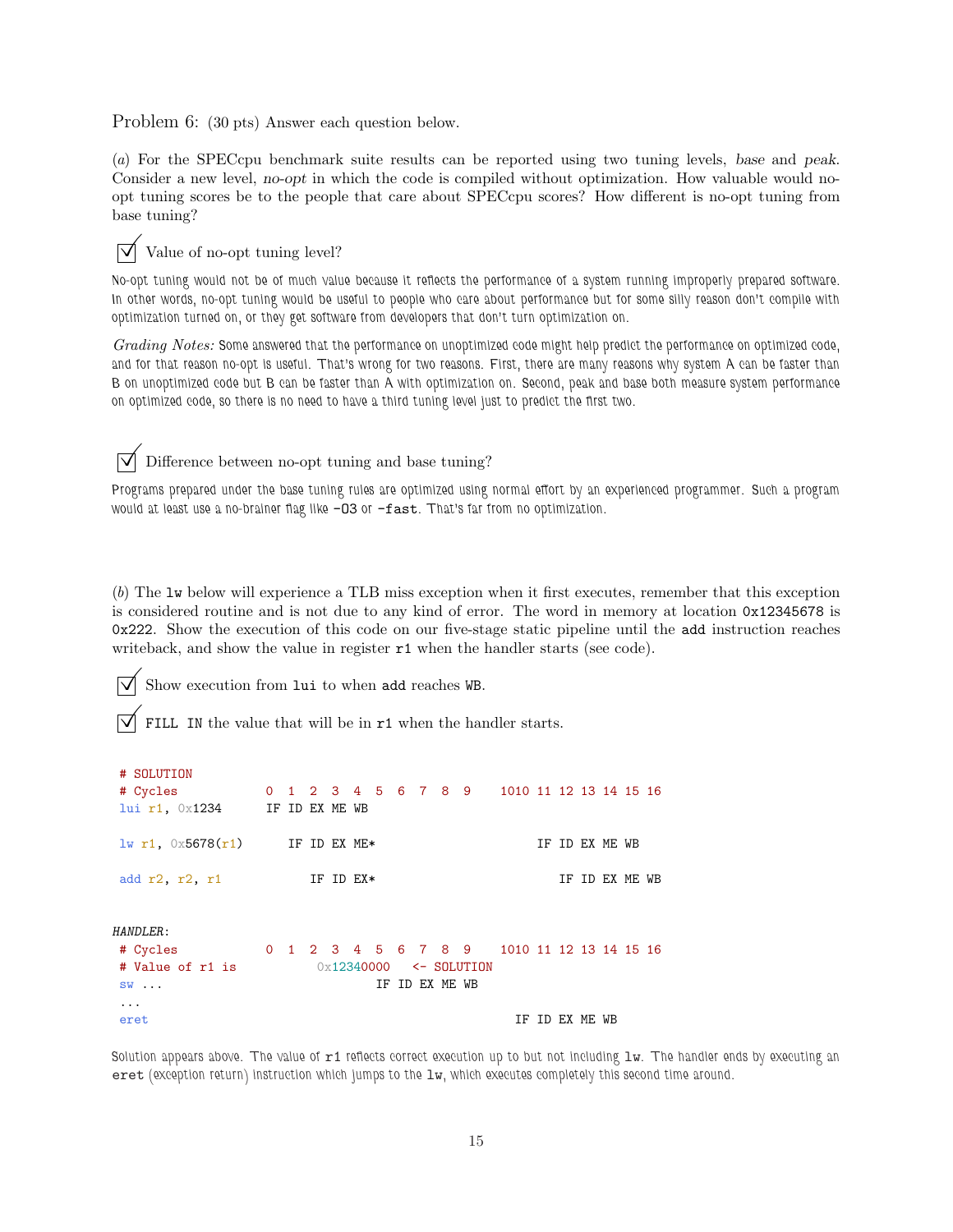(*c*) The instruction below is not a good candidate for a RISC ISA. Explain why in terms of hardware, not just in terms of a rule the instruction would violate. add  $(r1)$ ,  $r2$ ,  $(r3)$ 

 $\triangledown$  Instruction above unsuitable for RISC because the implementation ...

... would either need two memory ports (memory ports are expensive) or else would require this add instruction to use the ME stage twice, which would make the control logic far more complex. The former implementation would be too expensive, the later would go against the goal of simple pipelined implementations.

 $\triangledown$  Provide a quick sketch to illustrate your answer.

See the diagram below in which the added hardware is in blue and in which bypass paths have been omitted for clarity. Assuming that memory addresses for the source and destination operands are just register values (no offsets added), then a sixth memory source stage could be added between ID and EX to fetch a source operand that comes from memory, see stage MS the pipeline diagram below. The existing ME stage can write the result, though additional multiplexors were added so the rd register value can be used as a memory address and the ALU output can be used for the write data.

#### # Execution with new memory source stage added.

```
add (r1), r2, (r3) IF ID Ms EX ME WB
```


(*d*) With the aid of a diagram, explain why a 5n-stage pipeline would need fewer bypass paths than a 5-stage, n-way superscalar implementation. (Both implementations are statically scheduled.)

 $\vert \sqrt{\vert}$  Diagram showing why there are fewer bypass paths in 5n-stage pipeline than 5-way superscalar.

Both systems would have  $2n$  results that could be bypassed (from the original ME and WB stages). However the superscalar would have  $n$  instructions in EX to which a result could be bypassed, while the deeply pipelined would have just 1. (There are two ALU inputs for each instruction.)